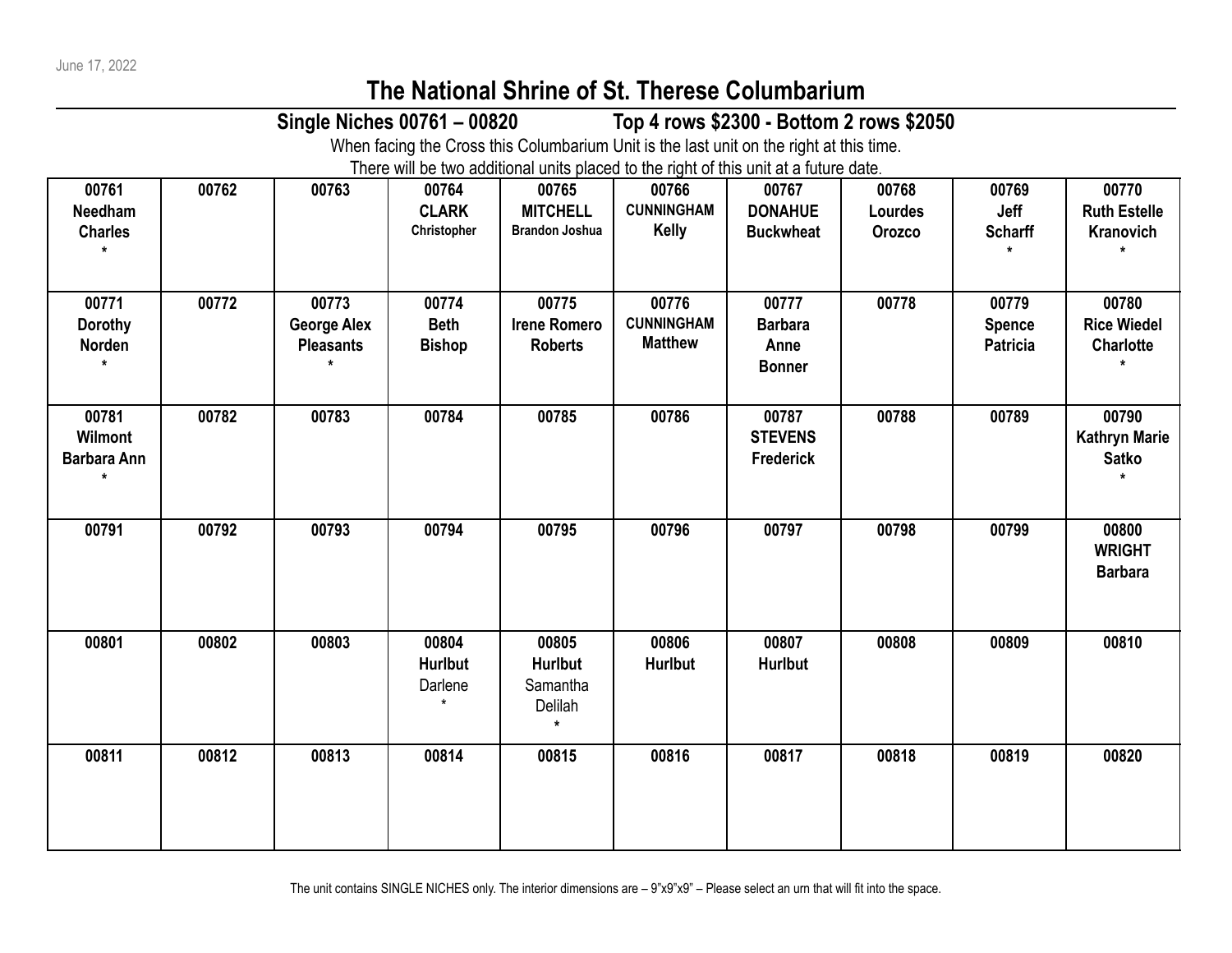## **The National Shrine of St. Therese Columbarium**

## **Single Niches 00821 - 00880 Top 4 rows \$2300 - Bottom 2 rows \$2050**

When facing the Cross this Columbarium Unit is the last unit on the right at this time. There will be two additional units placed to the right of this unit at a future date.

| 00821                                             | 00082                               | 00823                        | 00824                                                                                                                     | more will be two additional anno piacoa to the right of this ann at a fatare date.<br>00825 | 00826                | 00827                                                   | 00828                   | 00829                                            | 00830                   |
|---------------------------------------------------|-------------------------------------|------------------------------|---------------------------------------------------------------------------------------------------------------------------|---------------------------------------------------------------------------------------------|----------------------|---------------------------------------------------------|-------------------------|--------------------------------------------------|-------------------------|
| Mark D.<br>Walker                                 | Lori Amber<br><b>Barnum</b>         | <b>Barnum</b>                | <b>McDaniel</b>                                                                                                           | <b>Rebecca Love</b><br>Gerondale                                                            | Charmon<br>Stambaugh | <b>Koken</b><br>Karen L.                                | Porter                  | <b>Thomas</b>                                    | Ellen<br><b>Turcio</b>  |
| 00831<br>Joseph McCoy<br><b>Walker</b><br>$\star$ | 00832<br>Christine<br><b>Walker</b> | 00833<br>Florence<br>Johnson | 00834<br>Patricia<br><b>Arasmith</b>                                                                                      | 00835<br><b>Smith</b>                                                                       | 00836                | 00837                                                   | 00838                   | 00839                                            | 00840                   |
| 00841<br>Mary-Claire<br><b>Harris</b>             | 00842<br><b>McDonald</b>            | 00843<br>Gray                | 00844                                                                                                                     | 00845<br><b>Madison</b><br>Joe                                                              | 00846                | 00847<br>Jere<br>Walkush<br>$\star$                     | 00848                   | 00849                                            | 00850                   |
| 00851<br>Rebecca Lee<br>Van Keuren                | 00852                               | 00853                        | 00854<br>$\,$ "We shall find our little<br>ones again, up above."<br>St. Zelie Martin<br>*Zelie Johnson<br>*Frances Smith | 00855                                                                                       | 00856                | 00857                                                   | 00858                   | 00859<br>Jesse                                   | 00860<br><b>Chris</b>   |
| 00861<br><b>Moore</b>                             | 00862                               | 00863                        | 00864                                                                                                                     | 00865                                                                                       | 00866                | 00867<br>Thomas Morton<br>Gemmell Jr.                   | 00868<br><b>Gemmell</b> | 00869<br>Thomas Morton<br><b>Gemmell III</b>     | 00870<br><b>Gemmell</b> |
| 00871<br>Faith Louise<br><b>Duncan</b>            | 00872                               | 00873                        | 00874                                                                                                                     | 00875                                                                                       | 00876                | 00877<br>Patricia McIntyre<br><b>Gemmell</b><br>$\star$ | 00878<br><b>Gemmell</b> | 00879<br>Suzanne<br>Warner<br>Gemmell<br>$\star$ | 00880<br><b>Gemmell</b> |